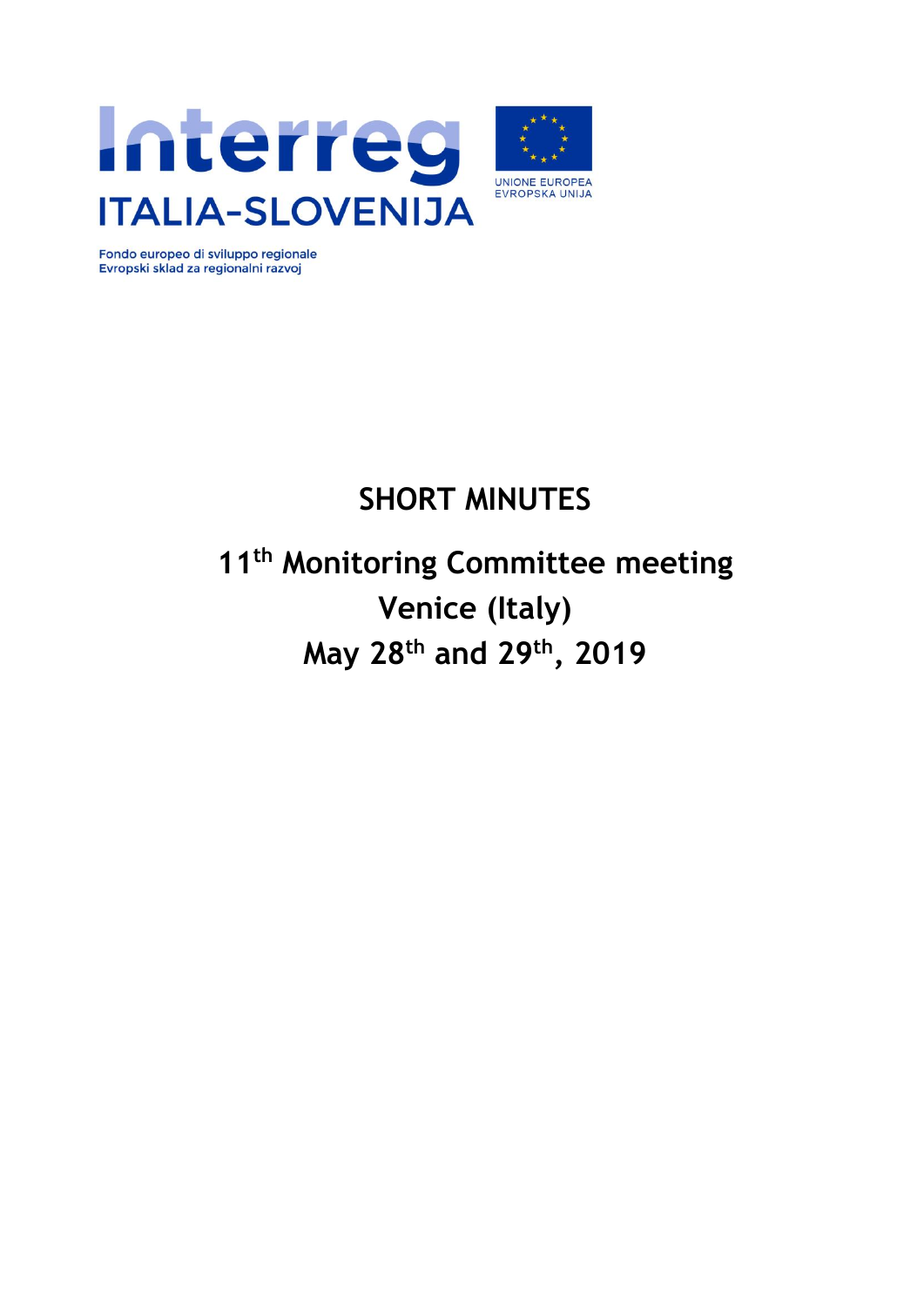

The 11<sup>th</sup> Interreg V-A Italy-Slovenia Monitoring Committee (MC) meeting takes place in in Venice (Italy) in the conference room of Veneto Region Palace, on May  $28<sup>th</sup>$  (from 11.30 a.m. to 5.20  $p.m.$ ) and  $29^{th}$  (from 9.45 a.m. to 1.45 p.m.), 2019.

The meeting is chaired by the Managing Authority (MA). The quorum is met.

# **Day 1 - May 28th, 2019**

### **Topic 1 – Agenda DAY 1**

The Monitoring Committee approves the agenda of the first day May 28<sup>th</sup>.

### **Topic 2 – Update on Programme activities**

Information about Programme implementation activities (monitoring of the result indicator OT 11, state of the art of the funded projects and their requests of modifications, update on the Communication Strategy and forthcoming initiatives and events in which the programme is/will be involved) is provided to the Monitoring Committee.

The Monitoring Committee approves the requests for modifications for standard projects FISHAGROTECH, TARTINI and CAB.

### **Topic 3 - Targeted call for standard projects No 07/2019: A-B check outcomes**

The Monitoring Committee approves the list of project proposals admitted/not admitted to the quality assessment as outcome of the Administrative /Eligibility check (A-B criteria) as proposed by Joint Secretariat: out of 61 applications, 60 project proposals (26 on Axis 1-1b, 9 on Axis 3- 6d, 6 on Axis 3-6f, 19 on Axis 4-11ETC) are admitted to quality assessment.

The lists will be published on Programme website. The quality assessment will follow.

### **Topic 4 - Allocation of residual funds on standard projects Axis 2**

An overview of the procedure related to the allocation of residual funds on standard projects under Priority Axis 2 is provided and the list of the assessed Expressions of Interest is presented. The Monitoring Committee approves the allocation of residual funds to standard projects ENERGY CARE, INTERBIKE2, LightingSolutions and MobiTour as proposed.

Out of this procedure a small residual of funds still remains not allocated. A framework is presented also on residuals not reported by standard projects on preparation costs (WP0). A reasoning on how to overall proceed with projects economies/not allocated funds will have to be discussed in next MCs.

### **Topic 5 - AIR 2018**

The Monitoring Committee approves the Annual Implementation Report for the year 2018 as presented by the Managing Authority.

Figures (%) on spent funds per axis will be included in the final version.

### **Topic 6 - Conclusions of Day 1**

The Monitoring Committee acknowledges the given updates on Programme/projects activities according to the agenda.

The Monitoring Committee approves:

- the requests for modification by funded standard projects FISHAGROTECH, TARTINI and CAB;
- the lists of eligible/not eligible project proposals under targeted call for standard projects n. 07/2019 to be admitted/not admitted to quality assessment;
- the allocation of residual funds under PA 2 to standard projects ENERGY CARE, INTERBIKE2, LightingSolutions, MobiTour;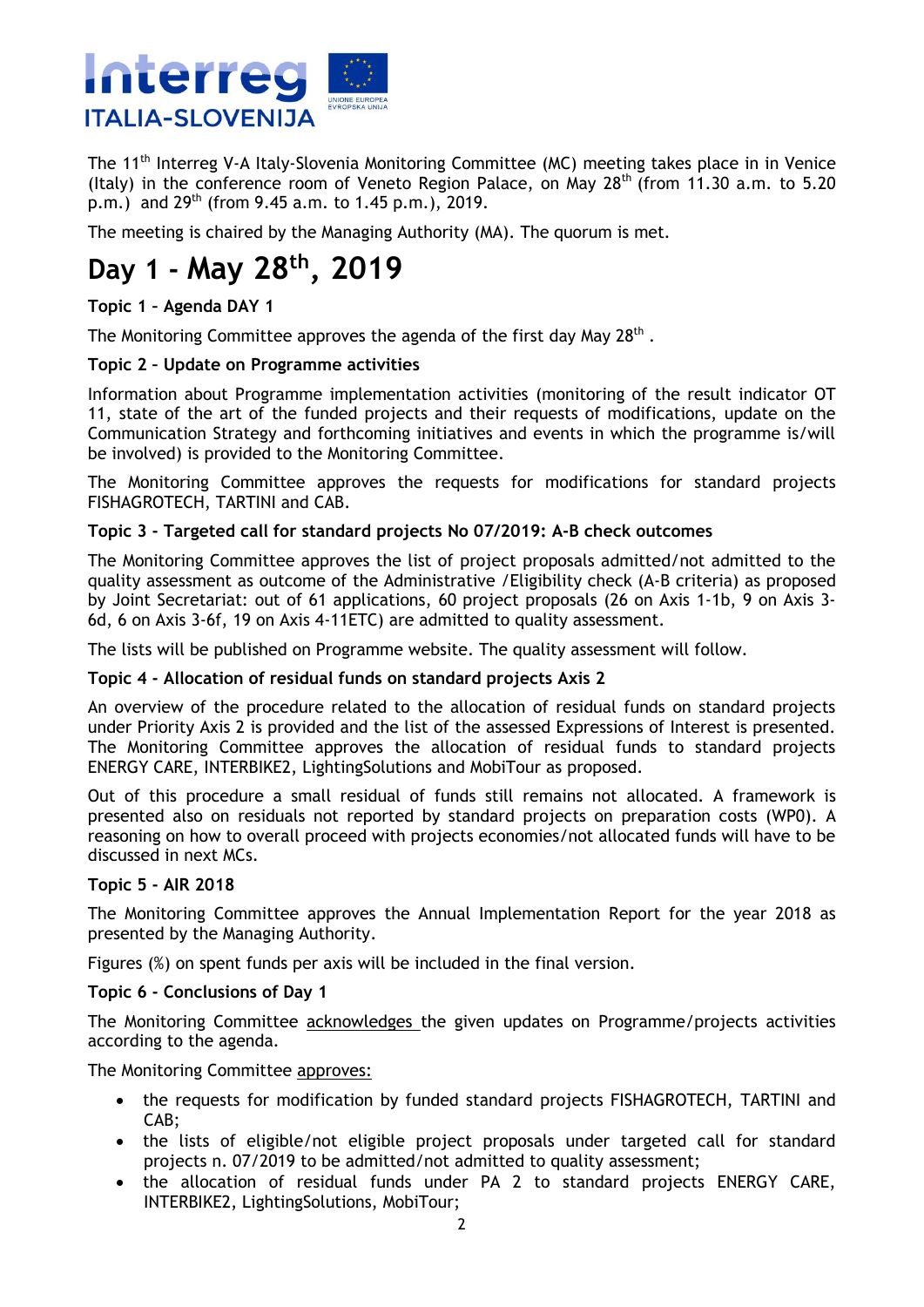

• the Annual Implementation Report (AIR) 2018.

# **Day 2 - May 29th, 2019**

### **Topic 7 – Agenda DAY 2**

The Monitoring Committee approves agenda of the second day May 29<sup>th</sup>.

### **Topic 8 - Programme Evaluation**

The Independent Evaluator presents the Second Extensive Evaluation Report (focused on August 2017-December 2018) and provides a list of recommendations to be implemented. The final version of the Report is due by May 31<sup>st</sup>. The final version will be circulated to the WG.

### **Topic 9 - POST 2020 Future of the CP Interreg Italy-Slovenia**

The Monitoring Committee acknowledges the European Commission Desk Officer presentation on the preparation process of Interreg 2021-2027.

The process for preparation on the new programming period will be started.

### **Topic 10 - Roadmap, a.o.b.**

The Managing Authority presents the Programme provisional roadmap and forthcoming steps.

The Monitoring Committee agrees that the upcoming Monitoring Committee will meet on 25<sup>th</sup> and 26th September 2019 in Friuli Venezia Giulia.

### **Topic 11 - Conclusions of Day 2**

The Monitoring Committee acknowledges:

- the contents of the Second Extensive Evaluation Report to be finally issued by May 31th, 2019;
- the inputs (or starting points for dialogue) on CBC Interreg Italy-Slovenia for the period 2021-2027 so far;
- the Programme provisional roadmap and upcoming meeting of the Monitoring Committee on September 25<sup>th</sup> -26<sup>th</sup>, 2019.